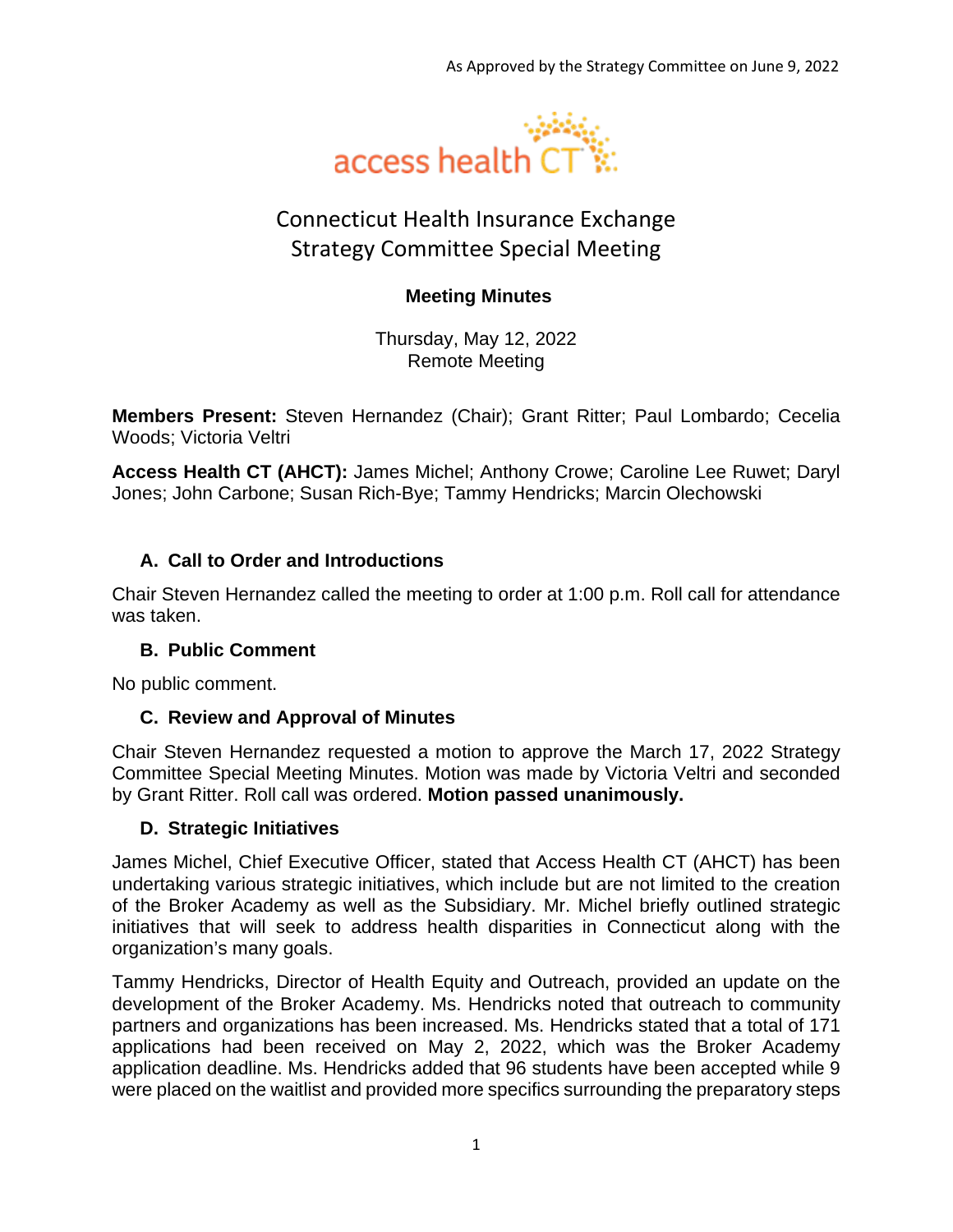before the official launch of the Broker Academy, which include, weekly informational sessions, and surveys among other items.

Ms. Hendricks noted that a three day in-person training will be held at the Capital, Gateway and Housatonic Community Colleges. Ms. Hendricks stated that AHCT has also applied for several grants to support the Broker Academy. Ms. Hendricks praised various community partners who are instrumental in assisting AHCT in its efforts. The classes will start on June 1. Chair Steven Hernandez praised the staff for its continuing work on making sure that the Broker Academy launch is successful. James Michel, Chief Executive Officer, emphasized that Broker Academy students and later graduates will assist in providing much needed assistance to underserved communities.

Anthony Crowe, Chief Operating Officer, provided the Subsidiary Update. Mr. Crowe reviewed the Business Plan Timeline, which is subject to change. Mr. Crowe pointed out that financial projections for the subsidiary are still being developed. Mr. Michel added that the draft name of the entity will be provided to the Strategy Committee for consideration. Mr. Crowe stressed that both, the Broker Academy and the Subsidiary will work very well together since some of the products that the brokers will help sell will also be available through the Subsidiary. Mr. Michel added that some of those products may be aimed to help the State's undocumented residents.

#### **E. Advisory Committee Update**

Susan Rich-Bye, Director of Legal and Governmental Services, provided the Advisory Committee Update. Ms. Rich-Bye stated that AHCT proposed expanding the role of the Consumer Experience and Outreach Advisory Committee which is now known as the Health Equity, Outreach and Consumer Advisory Committee. Ms. Rich-Bye stated that the Board of Directors approved this change as well as disbanding the Broker Advisory Committee adding that AHCT has undertaken many steps in order to facilitate the process of establishing the expanded committee with a kick-off meeting being planned for September.

## **F. Mission, Vision and Guiding Principles**

Caroline Lee Ruwet presented the Mission, Vision and Guiding Principles. Ms. Ruwet stated that the Access Health CT brand has reached a certain point of maturity since the organization's original mission, vision and guiding principles were adopted by the Board of Directors in 2012. Ms. Ruwet reviewed the suggested revisions for the mission for 2022, which differs slightly from the mission that was adopted ten years ago. The suggested revision state as follows:

*To decrease the number of uninsured residents, improve the quality and affordability of healthcare, and reduce healthcare disparities through an innovative, competitive marketplace that empowers consumers*.

Ms. Ruwet provided suggested revisions for the Vision Statement as follows:

*Provide Connecticut residents with access to the most equitable, simple and affordable health insurance products to create healthier communities*.